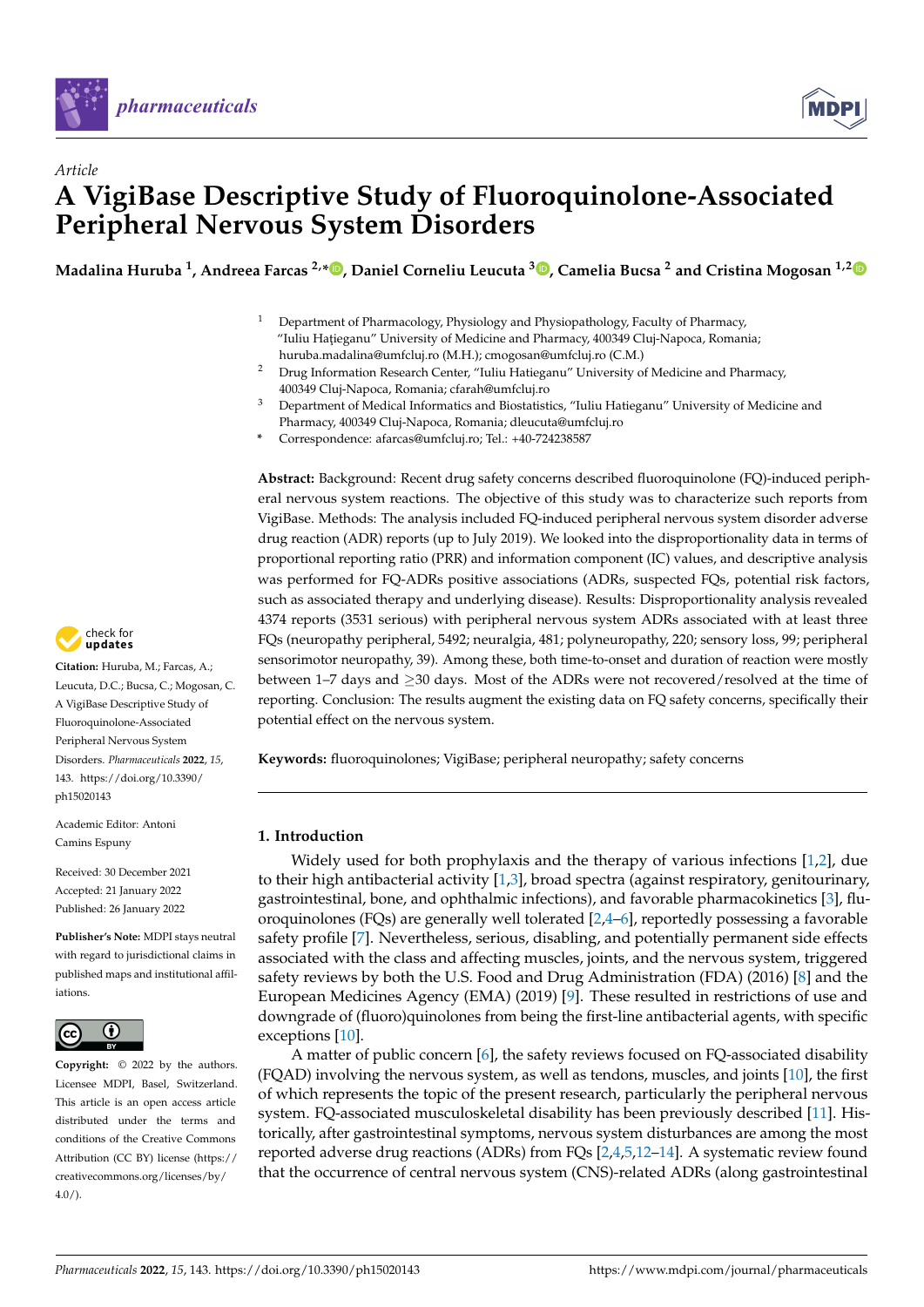[GI]) was significantly higher with FQs compared to other antimicrobials [\[15\]](#page-9-13). Such reactions vary in severity and include headache, dizziness, agitation, sleep disorders, psychoses, and, rarely, convulsions [\[13\]](#page-9-14). Such reactions variantly in severity when  $\infty$  compared to other antimerophas [15]. Such reac-

In the United States (US), in 2004, peripheral neuropathy (PN) was added to product In the United States (US), in 2004, peripheral neuropathy (PN) was added to product information and medication guidelines as an identified risk of systemic treatment along information and medication guidelines as an identified risk of systemic treatment along with drug class [\[16–](#page-9-15)[20\]](#page-9-16). An optimal characterization of the risk was further requested by with drug class [16–20]. An optimal characterization of the risk was further requested by the FDA in 2013 [\[21\]](#page-9-17). Important aspects such as seriousness, onset, or reversibility of PN, the FDA in 2013 [21]. Important aspects such as seriousness, onset, or reversibility of PN, as well as the development of acute nerve damage (including Guillain-Barré syndrome as well as the development of acute nerve damage (including Guillain-Barré syndrome [GBS]) among individual FQ agents, remain uncertain [\[1\]](#page-9-0). This is similar to other nervous [GBS]) among individual FQ agents, remain uncertain [1]. This is similar to other nervous system disorders that may arise as ADRs, depending on the individual FQ [\[2,](#page-9-1)[4,](#page-9-3)[5,](#page-9-10)[12](#page-9-11)[,13\]](#page-9-14). system disorders that may arise as ADRs, depending on the individual FQ [2,4,5,12,13].

Quinolone-associated neurotoxicity was first mentioned in the literature 40 years Quinolone-associated neurotoxicity was first mentioned in the literature 40 years ago ago [\[22\]](#page-9-18). To date, ADRs affecting the peripheral and CNS are included in the quinolone product information, and thus, well recognized; however, limited data quantifying both relative and absolute risk of PN from FQ exposure is available [\[23\]](#page-10-0). tive and absolute risk of PN from FQ exposure is available [23].

The objective of this retrospective study was to characterize individual case safety The objective of this retrospective study was to characterize individual case safety reports (ICSRs) with an FQ as the suspected drug, resulting in peripheral nervous system reports (ICSRs) with an FQ as the suspected drug, resulting in peripheral nervous system disorders, from VigiBase, the unique World Health Organization (WHO) global database disorders, from VigiBase, the unique World Health Organization (WHO) global database of ICSRs. of ICSRs.

# **2. Results 2. Results**

Our descriptive analysis included 4374 unique reports containing 6331 FQ-ADR positive associations with at least three FQs, as resulted from the disproportionality analysis (Figure 1). (Figure [1\)](#page-1-0).

<span id="page-1-0"></span>

**Figure 1.** Flowchart of selection criteria. ADR: adverse drug reaction; FQ: fluoroquinolone; SOC: system organ class (MedDRA); SMQ: standardized MedDRA queries; N: number of reports; n: number of adverse drug reactions.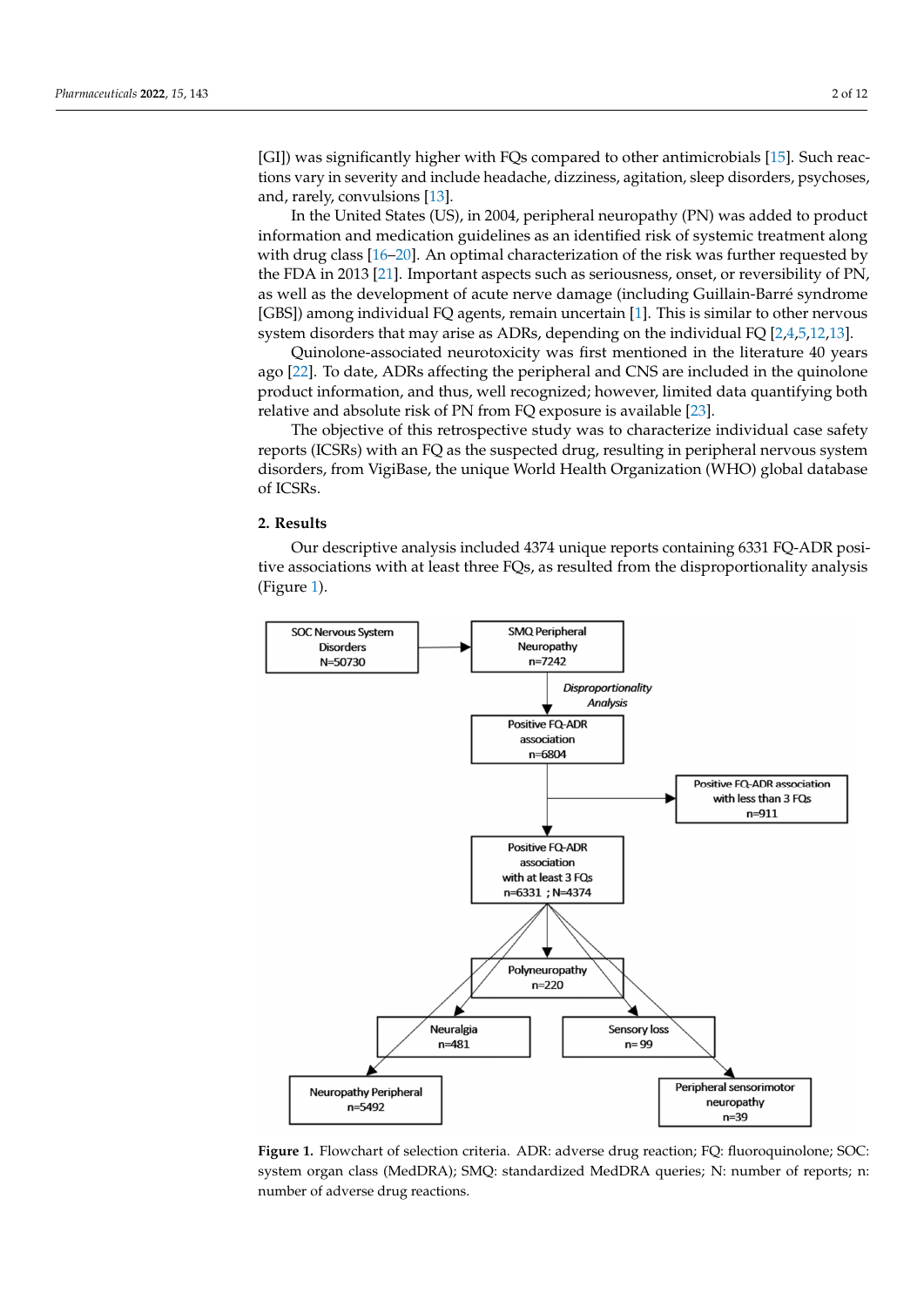## *2.1. Disproportionality Analysis*

We looked at ADRs (in terms of PTs) pertaining to PN Standardized MedDRA Query (SMQ) [\[24\]](#page-10-1), among which, only neuropathy peripheral, neuralgia, peripheral sensorimotor neuropathy, polyneuropathy, and sensory loss were the ones associated with at least three FQs. Descriptive analysis was performed on the 4374 individual reports, which contained 6331 peripheral nervous system disorder ADRs positively associated with at least three FQs (Table [1\)](#page-2-0).

| <b>DrugText</b> | <b>ADR</b>                         | N <sub>0</sub> | IC   | <b>IC025</b> | <b>PRR</b> | <b>PRR025</b> |
|-----------------|------------------------------------|----------------|------|--------------|------------|---------------|
| Ciprofloxacin   | Neuropathy peripheral              | 1946           | 2.55 | 2.48         | 6.00       | 5.74          |
| Ciprofloxacin   | Neuralgia                          | 273            | 1.81 | 1.63         | 3.57       | 3.16          |
| Ciprofloxacin   | Peripheral sensorimotor neuropathy | 13             | 2.11 | 1.22         | 5.06       | 2.92          |
| Ciprofloxacin   | Polyneuropathy                     | 93             | 1.43 | 1.12         | 2.75       | 2.24          |
| Ciprofloxacin   | Sensory loss                       | 44             | 0.77 | 0.31         | 1.72       | 1.28          |
| Levofloxacin    | Neuropathy peripheral              | 2302           | 3.01 | 2.95         | 8.31       | 7.97          |
| Levofloxacin    | Peripheral sensorimotor neuropathy | 19             | 2.82 | 2.10         | 8.70       | 5.51          |
| Levofloxacin    | Polyneuropathy                     | 85             | 1.52 | 1.19         | 2.92       | 2.36          |
| Levofloxacin    | Neuralgia                          | 157            | 1.23 | 1.00         | 2.37       | 2.03          |
| Levofloxacin    | Sensory loss                       | 35             | 0.65 | 0.14         | 1.59       | 1.14          |
| Moxifloxacin    | Neuropathy peripheral              | 1243           | 3.36 | 3.28         | 10.46      | 9.90          |
| Moxifloxacin    | Peripheral sensorimotor neuropathy | 8              | 2.55 | 1.38         | 8.50       | 4.23          |
| Moxifloxacin    | Polyneuropathy                     | 41             | 1.68 | 1.21         | 3.32       | 2.44          |
| Moxifloxacin    | Neuralgia                          | 52             | 0.87 | 0.45         | 1.85       | 1.41          |
| Moxifloxacin    | Sensory loss                       | 20             | 1.06 | 0.36         | 2.15       | 1.38          |

<span id="page-2-0"></span>**Table 1.** Fluoroquinolone—Adverse drug reaction positive association \*.

ADR: adverse drug reaction; IC: information component; No: number of reports; PRR: proportional reporting ratio; \* PRR025 (lower end of the 95% CI for PRR) value >1 associated with ≥5 cases were considered a positive association between the FQ and the ADR; IC025 (lower end of the CI for IC) ≥0 was considered a positive FQ-ADR association.

A similar approach was used for GBS SMQ [\[24\]](#page-10-1), as we intended to include this data too in our analysis. A total of 72 associations were depicted for FQs and GBS, however, PRR and IC values did not fulfil the criteria for a positive association: ciprofloxacin: IC025 =  $-0.81$ , PRR025 = 0.59; levofloxacin: IC025 =  $-1.35$ , PRR025 = 0.41; moxifloxacin: IC025 =  $-2.04$ , PRR025 = 0.27; norfloxacin: IC025 = −2.84, PRR025 = 0.17; ofloxacin: IC025 = −2.42, PRR025 = 0.21. Therefore, no further analysis was employed on this particular dataset.

#### *2.2. General Characteristics*

Among the total 4374 individual reports associated with 6331 ADRs, the female sex prevailed among all age groups, with adults being the topmost affected patients (Table [2\)](#page-3-0). A peak in reporting rates was noted in 2016 (Figure [2\)](#page-3-1).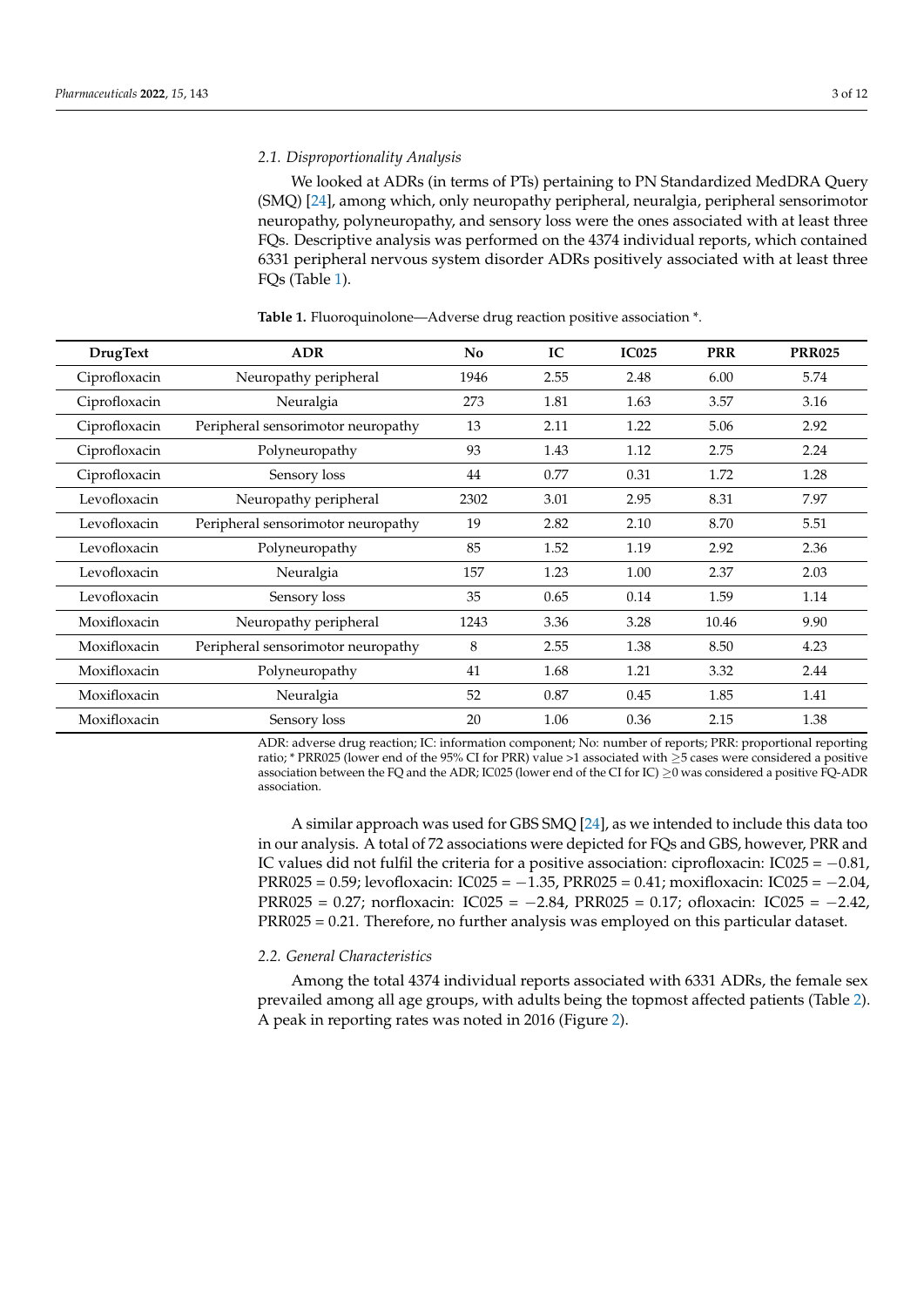|                       | Number of Reports N = 4374, $%$ |                                       | $N/n$ %    |
|-----------------------|---------------------------------|---------------------------------------|------------|
| Sex                   |                                 | Reporting years                       | $N = 4374$ |
| Female                | 2364, 54.1                      | 1987-1994                             | 64, 1.5    |
| Male                  | 1483, 33.9                      | 1995-1999                             | 51, 1.2    |
| Unknown               | 527, 12.1                       | 2000-2004                             | 139, 3.2   |
| Age, years            |                                 | 2005-2009                             | 310, 7.1   |
| <18                   | 31,0.7                          | 2010-2014                             | 635, 14.5  |
| $18 - 64$             | 2175, 49.7                      | 2015-2019                             | 3175, 72.6 |
| $\geq 65$             | 458, 10.5                       |                                       |            |
| Unknown               | 1710, 39.1                      | $ADR*$                                | $n = 6331$ |
| <b>UN</b> Continent   |                                 | Neuropathy peripheral                 | 5492, 86.7 |
| America               | 3617, 82.7                      | Neuralgia                             | 481, 7.6   |
| Europe                | 612, 14.0                       | Polyneuropathy                        | 220, 3.5   |
| Asia                  | 100, 2.3                        | Sensory loss                          | 99, 1.6    |
| Africa                | 20, 0.5                         | Peripheral sensorimotor<br>neuropathy | 39,0.6     |
| Oceania               | 25, 0.6                         |                                       |            |
| Reporter <sup>*</sup> | $n = 9634$                      | FQ suspect *                          | $n = 6331$ |
| <b>HCP</b>            | 4010, 41.6                      | Levofloxacin                          | 2597, 41.0 |
| Consumer              | 4237, 44.0                      | Ciprofloxacin                         | 2373, 37.5 |
| Other                 | 711, 7.4                        | Moxifloxacin                          | 1361, 21.5 |
| Unknown               | 676, 7.0                        |                                       |            |

<span id="page-3-0"></span>**Table 2.** General characteristics of reports.

ADR: adverse drug reaction; FQ: fluoroquinolone; N: number of reports; n: number of adverse drug reactions; \* more than one reporter/fluoroquinolone/adverse drug reaction possible per report.

<span id="page-3-1"></span>

**Figure 2.** Year trends of reporting*.* **Figure 2.** Year trends of reporting.

From the total 4374 unique reports, 3531 were serious, 556 were not serious, and 287 From the total 4374 unique reports, 3531 were serious, 556 were not serious, and 287 had this criterion unknown. Where this data was available, reports had the seriousness criteria as disabling/incapacitating (998, 22.8%), followed by reports of reactions caus-criteria as disabling/incapacitating (998, 22.8%), followed by reports of reactions causing/prolonging hospitalization (579, 13.2%), or were reactions that were life-threatening ing/prolonging hospitalization (579, 13.2%), or were reactions that were life-threatening (105, 2.4%), with 25 (0.6%) resulting in death. More than half of the reports (2959, 67.6%) (105, 2.4%), with 25 (0.6%) resulting in death. More than half of the reports (2959, 67.6%) had the seriousness criteria unknown. Of note is the fact that more than one seriousness criterion was possible per report. criterion was possible per report.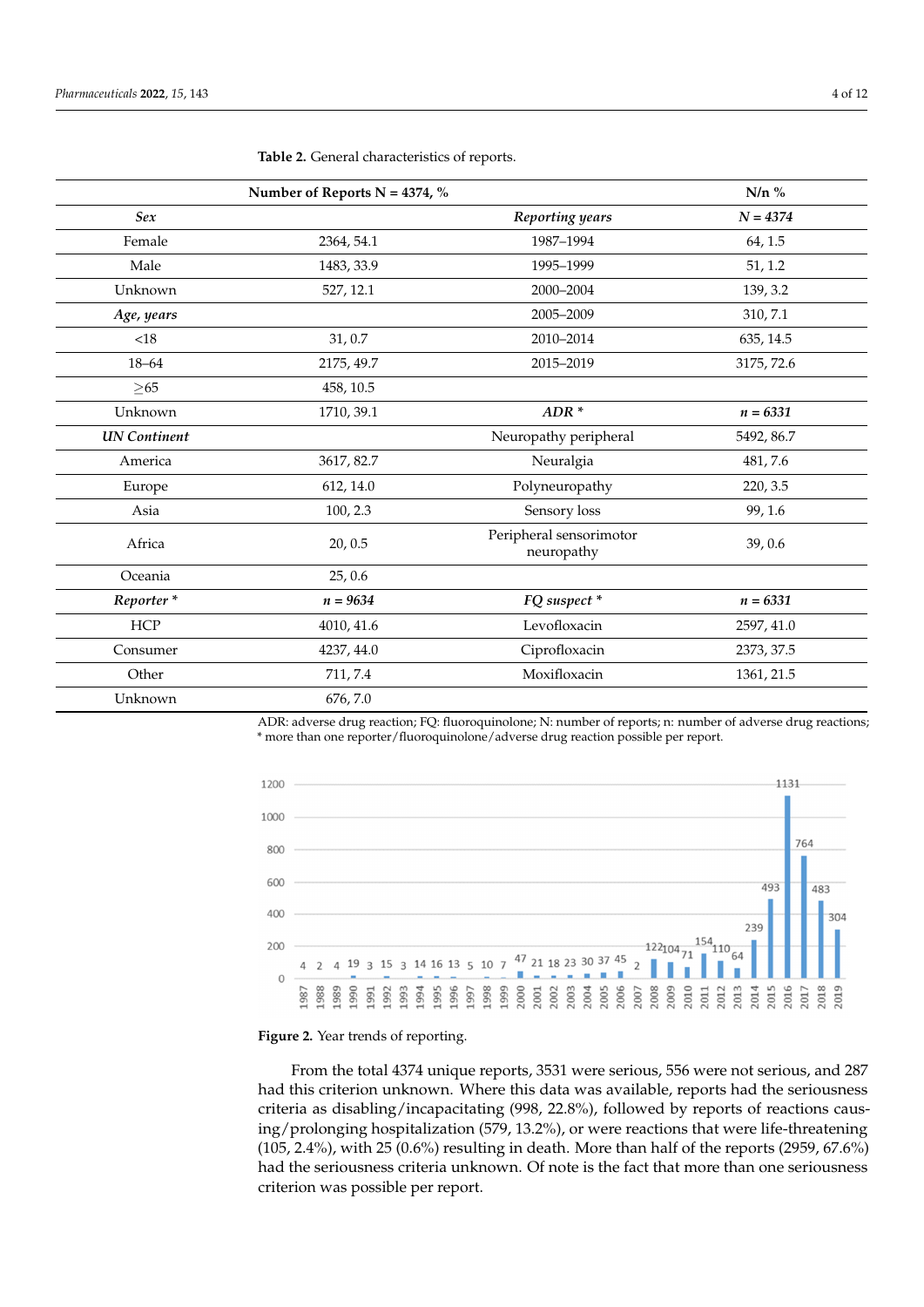## *2.3. Adverse Drug Reactions' Characteristics*

Where available, both the time to onset of reaction and duration of reaction were mostly over 30 days, although a substantial proportion had a quicker onset (1–7 days) (Table [3\)](#page-4-0). In most cases, with this information available, the drug was withdrawn, but the ADR did not resolve. Similarly, when rechallenge was performed, it showed recurrence of reaction in only a few cases (Table [A1\)](#page-8-0). Most ADRs were not recovered/resolved at the time of reporting, and five cases with peripheral neuropathy ended in patient death (with one death ruled not related to reaction) (Table [4\)](#page-4-1).

<span id="page-4-0"></span>**Table 3.** Time to onset and duration of reaction.

|                                                                                                                                                                             | Time to Onset (Days), % *               |                                     |                                           |                                                   | Duration of Reaction (Days), % *                             |                          |            |                 |                             |                                                              |
|-----------------------------------------------------------------------------------------------------------------------------------------------------------------------------|-----------------------------------------|-------------------------------------|-------------------------------------------|---------------------------------------------------|--------------------------------------------------------------|--------------------------|------------|-----------------|-----------------------------|--------------------------------------------------------------|
| ADR                                                                                                                                                                         | 1–7                                     | $8 - 14$                            | $15 - 29$                                 | >30                                               | <b>NA</b>                                                    | $1 - 7$                  | $8 - 14$   | $15 - 29$       | >30                         | NA                                                           |
| Neuropathy peripheral $(N = 5492)$<br>Neuralgia ( $N = 481$ )<br>Polyneuropathy ( $N = 220$ )<br>Sensory $loss (N = 99)$<br>Peripheral sensorimotor neuropathy ( $N = 39$ ) | 69.1.3<br>19, 4.0<br>14, 6.4<br>3, 3.03 | 11.0.2<br>3,0.6<br>5, 2.3<br>0<br>0 | 30, 0.5<br>4.0.8<br>3.1.4<br>2.2.0<br>2.6 | 95, 1.7<br>13, 2.7<br>13, 5.9<br>2, 2.0<br>1, 2.6 | 5287, 96.3<br>442, 91.9<br>185, 91.9<br>92, 92.9<br>37, 94.9 | 12.0.2<br>7.1.5<br>2.2.0 | 2.0.9<br>0 | 4.0.1<br>l. 0.5 | 16, 0.3<br>8, 1.7<br>3, 1.4 | 5458, 99.4<br>466, 96.9<br>214, 97.3<br>97,98.0<br>39, 100.0 |

ADR: adverse drug reaction; N: number of adverse drug reactions; NA: not available. \* Only percentages above 0.1 were included in the table.

<span id="page-4-1"></span>**Table 4.** Outcome of adverse drug reactions.

|                                                         | Outcome. %                    |                    |                                     |                      |                                                      |                       |  |
|---------------------------------------------------------|-------------------------------|--------------------|-------------------------------------|----------------------|------------------------------------------------------|-----------------------|--|
| <b>ADR</b>                                              | Not Recovered/Not<br>Resolved | Recovered/Resolved | Recovered/Resolved<br>with Sequelae | Recovering/Resolving | Fatal                                                | <b>NA</b>             |  |
| Neuropathy peripheral $*(N = 5492)$                     | 1390, 25.3                    | 71, 1.3            | 33, 0.6                             | 104.1.9              | 5,0.1                                                | 3889.70.8             |  |
| Neuralgia ( $N = 481$ )<br>Polyneuropathy ( $N = 220$ ) | 93, 19.3<br>69, 31.4          | 19, 4.0<br>19,8.6  | 14, 2.9<br>8, 3.6                   | 19, 4.0<br>14, 6.4   | $\overline{\phantom{0}}$<br>$\overline{\phantom{0}}$ | 336, 69.9<br>110,50.0 |  |
| Sensory loss $(N = 99)$                                 | 15, 15.2                      | 5, 5.1             | $\overline{\phantom{a}}$            | 9, 9.1               |                                                      | 70, 70.7              |  |
| Peripheral sensorimotor neuropathy<br>$(N = 39)$        | 18.46.2                       | 2, 5.1             |                                     | -                    | $\overline{\phantom{0}}$                             | 19, 48.7              |  |

ADR: adverse drug reaction; N: number of adverse drug reactions; NA: not available. \* in 1 case, the outcome was fatal, but not related to reaction.

## *2.4. Potential Risk Factors*

With more than one concomitant medication possible per report, a total of 291 (6.3%) reports had nonsteroidal anti-inflammatory drugs (NSAIDs) listed as concomitant medication, with ibuprofen being the most frequently reported NSAID (131, 3.0% reports). Other drugs of interest (i.e., with possible interaction potential), such as theophylline or phenytoin, were reported as concomitant in 26 (0.6%) reports (theophylline, 22 and phenytoin, 4). Other drugs of interest (i.e., with possible interaction potential) were reported as concomitant in 63 (1.4%) reports.

Comorbidities were considered based on the indication field; a total of 51 (1.2%) reports had indications linked with diabetes of different etiologies (with more than one indication possible per report). Overall, a total of 112 (2.6%) reports had comorbidities with potential associated risk.

# **3. Discussion**

Data retrieved from the clinical development of a new drug is oftentimes insufficient to assess its potential toxicity when used in real-world conditions. In turn, the post-marketing period becomes essential for consolidating drug safety profiles and detecting previously unknown ADRs [\[25](#page-10-2)[,26\]](#page-10-3). Of great scientific value, spontaneous reporting systems (SRSs) can provide information about new drug-related adverse effects and even generate early signals. Analyzing such databases plays a primary role among pharmacovigilance (PV) methods [\[25\]](#page-10-2). To the extent of our knowledge, this is the first study aiming to evaluate FQ-induced peripheral nervous system disorders in VigiBase, the global database of spontaneous reports. A similar study was performed in the FDA Adverse Event Reporting System (FAERS) by Ali et al., evaluating potential quinolone-induced peripheral neuropathies reported up to 2012 [\[1\]](#page-9-0). The present evaluation of FQ-induced peripheral nervous disability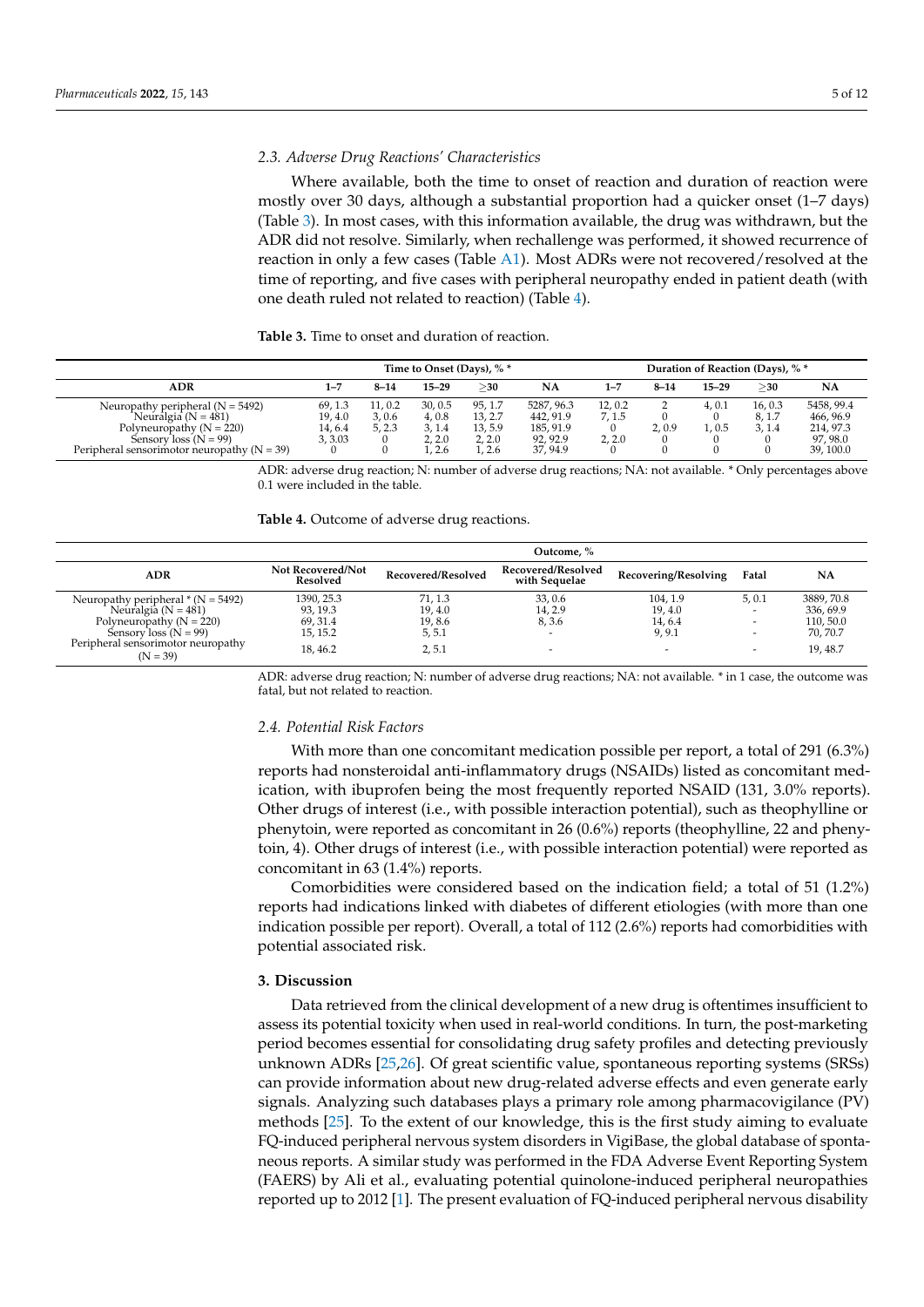in VigiBase tends to re-emphasize the link between FQs and PN, including post-referral PV data. Similar to all SRS databases, VigiBase encompasses advantages like continuous data collection and broad population coverage [\[27\]](#page-10-4), thus representing one of the most valuable sources of PV data.

Our research included selected FQ-associated peripheral nervous system disorders reports up until July 2019, on which we performed descriptive analysis. Among these, a tendency of ADR reports to predominate in the female sex (54.0%) and adults aged between 18 and 64 years (49.8%) was observed. Similar sex distribution among reports was found by a literature search of FQ-induced neurological and psychiatric ADR case reports/series (i.e., 50.6% vs. 40.0%), with no statistically significant differences [\[28\]](#page-10-5), as well by a study conducted in the spontaneous reporting Italian database (i.e., Rete Nazionale di Farmacovigilanza—RNF) including reports of musculoskeletal, neurological, or psychiatric ARDs (51% vs. 41%) [\[6\]](#page-9-4). In terms of age, in our dataset, the adults (i.e., 18–65 y.o.) were more frequently subject to FQAD [\[6,](#page-9-4)[28\]](#page-10-5), as opposed to the elderly. A similar gender and age distribution was observed by Ali et al [\[1\]](#page-9-0). The higher percentage of female reports experiencing FQ-induced disability could be attributed to gender differences in the pharmacokinetic and pharmacodynamic behavior of any drug [\[6\]](#page-9-4), as well as women generally being more predisposed to neuropathic pain as opposed to men [\[29\]](#page-10-6). Moreover, the risk for women developing an ADR is 1.5- to 1.7-fold higher compared to men [\[30,](#page-10-7)[31\]](#page-10-8). In turn, these results can be subject to bias, considering documented confounding factors, such as women generally reporting more [\[32\]](#page-10-9), FQs being indicated in genitourinary infections, which are more common in females than in males [\[33\]](#page-10-10), as well as the adult age group generally being predominant in our dataset, regardless of ADR. Of note is the fact that generally, FQs are contraindicated in the pediatric population.

Most of the reports originated from the US (82.7%), in line with a review noting that the US scored among the highest percentage of patient reports in 2014 (64%) [\[34\]](#page-10-11). Reporting frequency fluctuated, with a tendency to increase. The peak in reporting rates in 2016 could be a response to the safety issues brought to the public attention by the competent authority reviews (i.e., the Weber effect) [\[8\]](#page-9-6).

FQ-related neurotoxicity leading to peripheral or sensory neuropathies has been documented early on [\[10\]](#page-9-8), with further studies adding to the link between the two [\[1,](#page-9-0)[35](#page-10-12)[,36\]](#page-10-13).

The CNS represents a target for quinolones [\[3,](#page-9-2)[37](#page-10-14)[,38\]](#page-10-15), even more so for the fluorinated agents [\[39\]](#page-10-16). Early studies noted that quinolones have a structural resemblance to amfonelic acid, a CNS stimulant [\[40\]](#page-10-17), thus implying a potential similar activity of the class. To date, several mechanisms of action at the core of the FQ-induced nervous system disorders have been proposed. More often than not, the inhibition of gamma-aminobutyric acid (GABA) receptor binding is invoked (GABA acting as an inhibitory transmitter in the CNS, inhibition of the same would have the opposite effect)  $[5,40-44]$  $[5,40-44]$  $[5,40-44]$ . Other studies suggest mechanisms involving interleukin-2 stimulation [\[42\]](#page-10-19) or a dHLH protein DEC1 [\[3\]](#page-9-2) being at the base of neurotoxicity caused by quinolones. However, it has been stated that there is no evidence for the association of the inhibition of cerebral GABA receptors (at the base of FQ-induced convulsions) being relevant to the pathogenesis of peripheral sensory disturbances. The pathological changes in drug-induced peripheral neuropathy consist of axonal degeneration with a secondary breakdown of the myelin sheath, or more rarely, primary segmental demyelination [\[45\]](#page-10-20).

With regards to individually attributable toxicity, a consensus seems to be reached, noting that the disability-inducing potential is FQ agent-dependent [\[5,](#page-9-10)[46\]](#page-10-21). Our results in VigiBase reveal levofloxacin to be mostly associated with ADR reports of interest, closely followed by ciprofloxacin and then moxifloxacin, in line with Ali et al.'s similar study in FAERS (levo- and ciprofloxacin being the topmost reported FQ, followed by moxifloxacin [\[1\]](#page-9-0)), or the more recent Scavone et al. study (levofloxacin, 46.6% and ciprofloxacin, 40.5% [\[6\]](#page-9-4)). Of note is the fact that we did not calibrate these results according to countryor region-dependent utilization/prescription patterns, as such data was not available, and they remain, therefore, subject to bias and should be interpreted as such.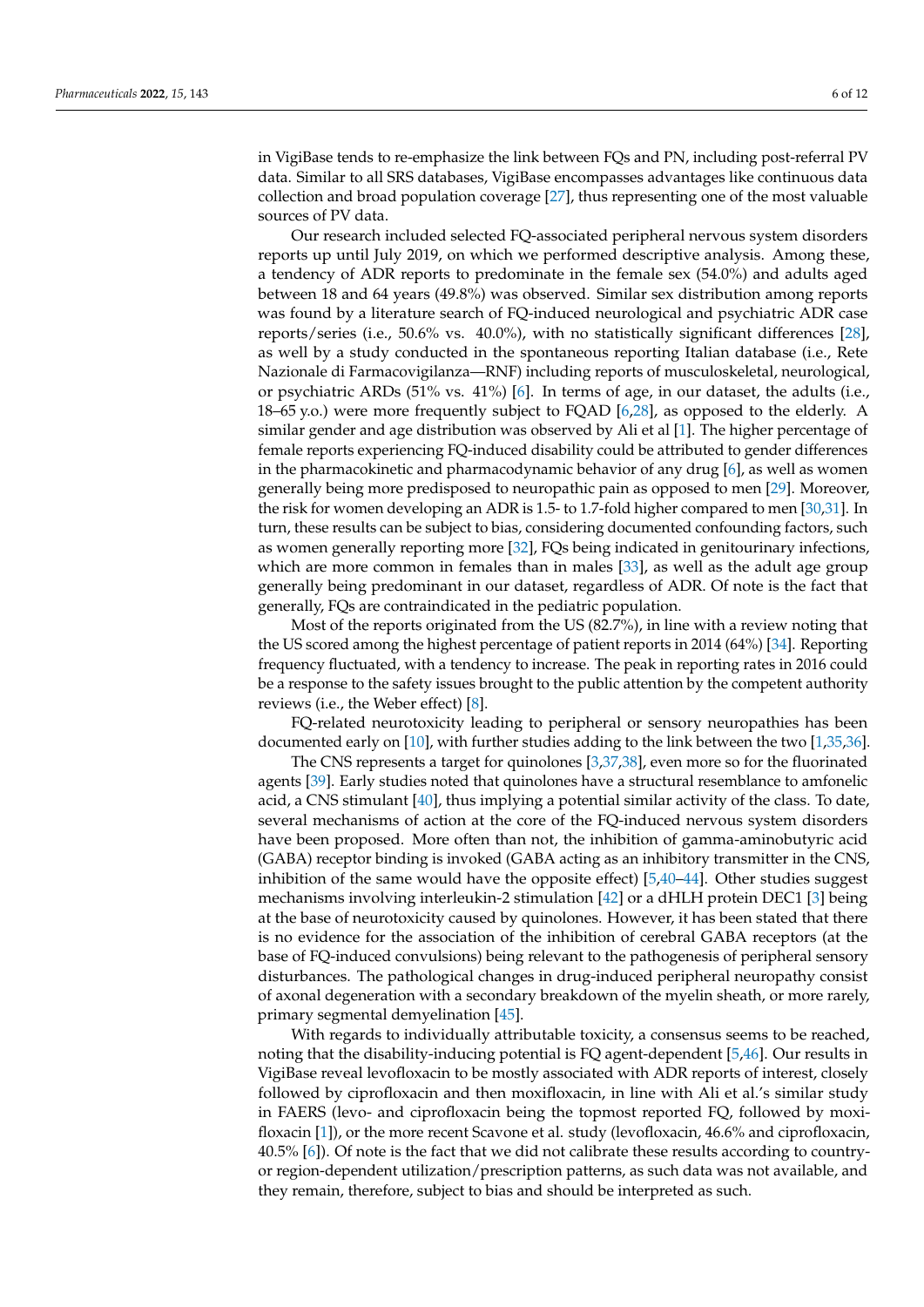Data regarding variables of ADRs, such as time to onset, duration, dechallenge/ rechallenge action, and outcome, were scarce, and therefore no clear hypothesis can be drawn based on these results. Where available, both the time to onset and duration of reaction were, in most cases, between  $1–7$  days and  $\geq 30$  days. Despite data restraint, these results are in line with findings of other studies noting the highest incidence of peripheral sensory disturbances during the first days/weeks of treatment [\[1](#page-9-0)[,41](#page-10-22)[,45](#page-10-20)[,47\]](#page-10-23), but also after several months [\[28,](#page-10-5)[47\]](#page-10-23).

In our dataset, in most cases, the drug was withdrawn, but the ADR generally did not resolve, despite literature claims generally attesting remission of symptoms after treatment cessation [\[14](#page-9-12)[,41,](#page-10-22)[47\]](#page-10-23); positive dechallenge was also observed in a literature review of FQ-induced neurological and psychiatric ADR case reports/series, with the recovery of symptoms after one day [\[28\]](#page-10-5). However, in our study, the outcome for the evaluated reactions was not recovered/not resolved at the time of reporting, with percentages varying from 15 to 46% for different ADRs, adding to the disabling and potentially permanent aspect of FQ-induced peripheral nervous system disorders [\[10\]](#page-9-8). The vast majority of reports (81%) were serious, and for most reactions, the seriousness criteria were disabling/incapacitating (22.8%), followed by reports of reactions causing/prolonging hospitalization (13.2%).

Many of the FQ-associated ADRs occur more frequently in patients with pre-existing risk factors, or in certain subpopulations, and therefore could be prevented by improving patient screening and education [\[48\]](#page-10-24). To this extent, quinolones being commonly prescribed result in frequent combination with other drugs [\[49\]](#page-10-25). Potential drug interactions of quinolones with methylxanthine derivatives [\[2,](#page-9-1)[4,](#page-9-3)[13,](#page-9-14)[43](#page-10-26)[,50](#page-10-27)[–52\]](#page-10-28) and NSAIDs have been reported, resulting in considerable nervous system toxicity [\[13](#page-9-14)[,43,](#page-10-26)[50](#page-10-27)[–52\]](#page-10-28), as well as imipenem, foscarnet (phosphonoformic acid, Foscavir ®), cycloserine, fenbufen, and diphenylhydramine, which are known to increase the amplitude and frequency of the toxic CNS effects of FQs [\[52\]](#page-10-28) if used simultaneously. Other studies also suggest a potential for drug-drug interaction with antacids [\[42](#page-10-19)[,53\]](#page-10-29), sucralfate, iron [\[53\]](#page-10-29), nicotinamide, opiates (GABA-active substances) [\[54\]](#page-10-30). With more than one concomitant medication possible per report, a total of 291 (6.3%) reports had NSAIDs listed as concomitant medication, with ibuprofen being the most frequently reported NSAID (3.0%). Overall, approximately 10% of the reports had a concomitant potential interacting drug. Interpretation of this should be made with care since, in our particular dataset, concomitant drugs may not necessarily have been used at the same time as the suspected drug [\[27\]](#page-10-4).

Other possible predisposing factors, such as impaired renal function (may lead to the increased serum concentration of the drug [\[44,](#page-10-18)[45\]](#page-10-20)), diabetes mellitus (may be associated with a lower threshold for drug-induced PN), or lymphatic malignancy (both due to neurotoxic antineoplastic therapy and the increased risk of infections leading to high antibiotic use) have been identified [\[45\]](#page-10-20). We, too, evaluated our dataset for such preexisting comorbidities based on the indication field. Approximately 3% of the indications were represented by potentially conflicting disorders, half of which were represented by diabetes of different etiologies. This evaluation serves merely as a rough guide, since we could only base an idea on the indication field without taking into account a review (of any kind) of past history. Similarly, based on concurrent exposure to antidiabetic medication, Ali et al. found a low number of PN reports  $(N = 11)$  of patients with diabetes mellitus [\[1\]](#page-9-0).

Nevertheless, at present, the benefit-risk balance stays positive for FQs; therefore, based on our results, as well as other safety studies, one should consider some practical aspects. Patient screening and education could be a useful tool in risk management, as well as in situations of particular nervous system concern; alternatives should be considered (e.g., cefuroxime axetil, macrolides, and co-amoxiclav [\[15\]](#page-9-13).

## *Limitations and Strengths*

As with all SRSs, information regarding the true incidence of ADRs cannot be attained since such records are subject to under-reporting. However, we can assume under-reporting to be more or less of the same magnitude for the reference drugs [\[25\]](#page-10-2). Moreover, many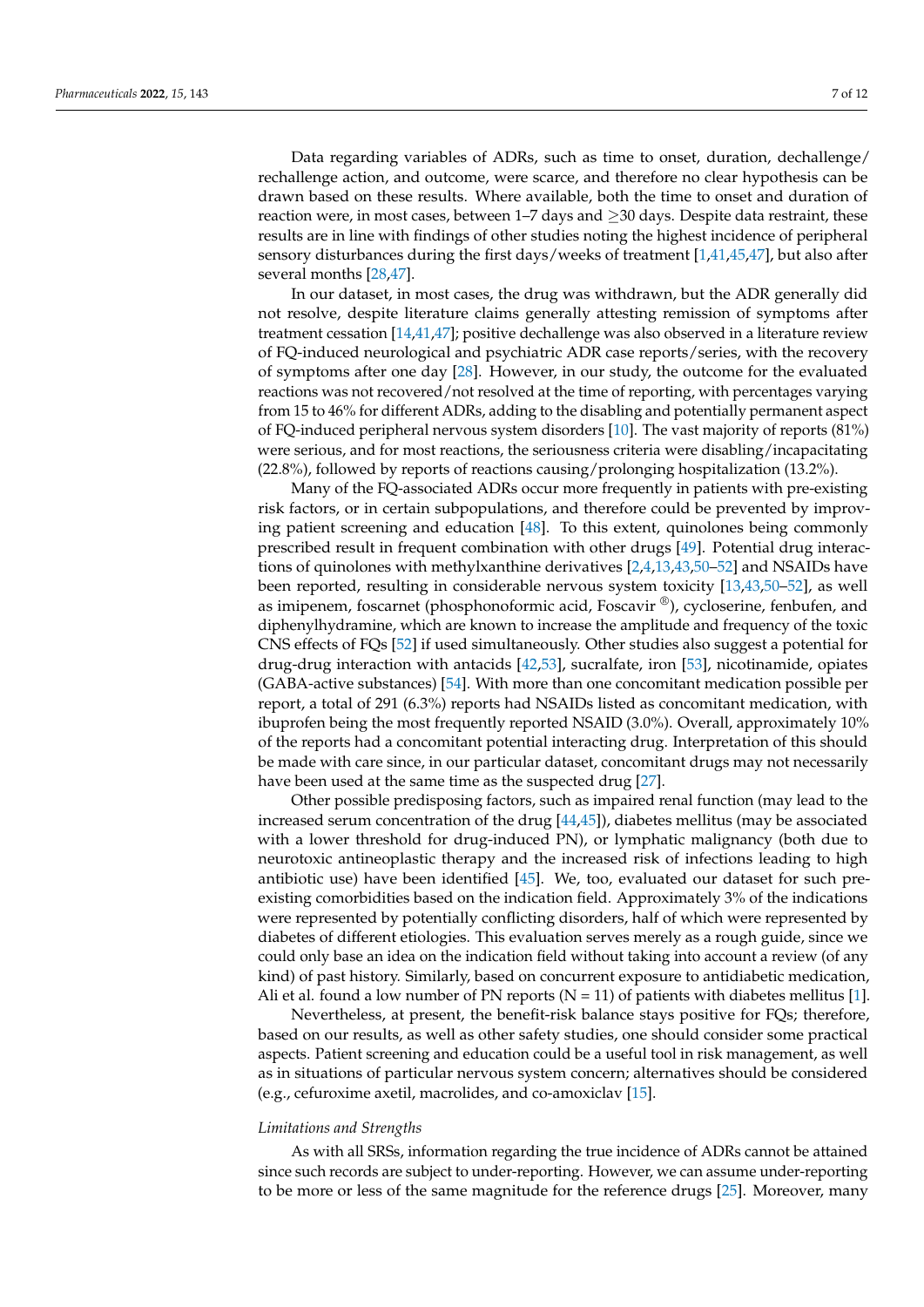studies based their assessment of drug safety on spontaneous reporting data and arguably offered information of great value. In addition, report quality in terms of inconsistent or missing information should always be considered; potential confounders, especially comorbidities or past patient history, are known limitations. Consequently, careful consideration should be granted to these aspects. In addition, access to information on the global use of a medicine can be limited. VigiBase reports cannot be treated as a random sample from a population of patients, as with clinical trials or observational studies. In a clinical trial, both the number of treated patients as well as the number of patients with a certain reaction is known [\[27\]](#page-10-4).

Nevertheless, the results of our study not only add but strengthen the existing data, thus adding value to the continuous process of drug safety research and management.

#### **4. Materials and Methods**

#### *4.1. Data Source*

VigiBase, a database maintained by the Uppsala Monitoring Centre (UMC), with more than 19 million ICSRs submitted by national PV centers up to May 2019, was used as the data source. ICSRs encompass information on patient characteristics, ADRs, suspected drugs, seriousness, reporter type, year, and region. The reports originate from multiple sources, different countries, and types of reporters (e.g., healthcare professionals, consumers). As a result of the source diversity, a variation exists in terms of the amount of information in each report. Moreover, the probability that the suspected adverse effect is drug-related is not the same in all cases.

Nervous system disorders ADR reports (i.e., Medical Dictionary for Regulatory Activities [MedDRA] Preferred terms [PTs] grouped under the System Organ Class [SOC] Nervous system disorders associated with an FQ (ATC code: J01M) until 1 July 2019, were extracted from the UMC global database. In VigiBase, the reported reactions are coded according to the latest versions of the hierarchical structures of MedDRA (i.e., version 22.0 at the time of the search).

#### *4.2. Data Selection and Analysis of Case Reports*

Reports with an FQ (i.e., "WHO Drug preferred base name") considered suspect or interacting in causing a nervous system disorder were included in the analysis. We specifically looked into ADRs pertaining to PN SMQ. SMQs are validated and pre-determined sets of MedDRA terms grouped together after extensive review and evaluation, aiming to facilitate retrieval of MedDRA-coded data as a first step in investigating drug safety issues in PV and clinical development [\[24\]](#page-10-1). Descriptive analysis was performed for the positive associations FQ-ADR (associated with at least 3 FQs, resulting from disproportionality analysis), for which we looked into general characteristics, as well as time to onset and duration of reaction, dechallenge/rechallenge actions and outcomes, seriousness and serious criteria, the outcome of the reaction, potentially associated risk factors, such as concomitant medication and disease.

## *4.3. Disproportionality Data Analysis*

Disproportionality data analysis was performed overall for all nervous system FQrelated ADRs. Proportional reporting ratio (PRR) and information component (IC) (specifically developed and validated by UMC as a flexible, automated indicator value for disproportionate reporting) with their 95% confidence intervals (CIs) were used as provided by the UMC [\[27\]](#page-10-4). A PRR025 (lower end of the 95% CI for PRR) values >1 linked with  $\geq$ 5 reports were considered as positive associations between the FQ and the ADR [\[55\]](#page-11-0). An IC025 value (lower end of the CI for IC)  $\geq$ 0 was considered a positive FQ-ADR association. Extensive details on the IC and IC025 calculations were previously described [\[56\]](#page-11-1).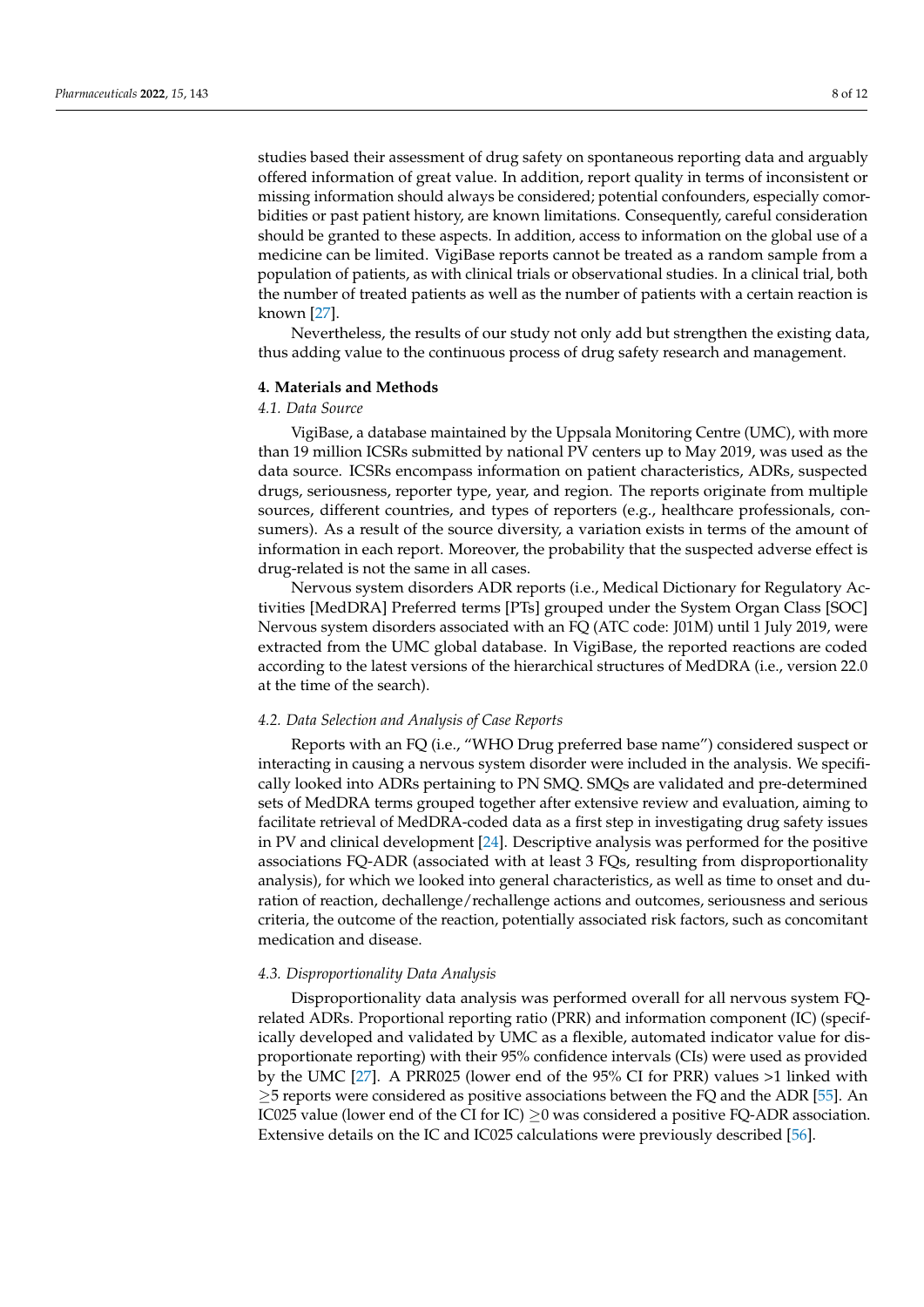# **5. Conclusions**

Our results in VigiBase, the global database of ADR reports, strengthen the literature data related to FQ-induced PN. A tendency of female gender and adult population to prevail was observed, with the highest incidence of peripheral sensory disturbances occurring during the first days of treatment, or after several months. For up to 31% and 46% of cases of polyneuropathy and peripheral sensorimotor neuropathy, respectively, the outcome was not recovered/resolved, and in 23% of cases, the reaction was considered disabling/incapacitating.

**Author Contributions:** Conceptualization, M.H., A.F., and C.M.; methodology, M.H., A.F., and C.B., formal analysis, M.H. and D.C.L.; investigation, M.H. and A.F.; resources, M.H. and A.F.; data curation, M.H. and D.C.L.; writing—original draft preparation, M.H.; writing—review and editing, M.H., A.F., C.B., D.C.L., C.M.; supervision, A.F. and C.M.; project administration, M.H.,A.F. and C.M.; funding acquisition, M.H. All authors have read and agreed to the published version of the manuscript.

Funding: This research was funded by the "Iuliu Hatieganu" University of Medicine and Pharmacy, Cluj-Napoca (PCD 1529/32/18.01.19).

**Institutional Review Board Statement:** Not applicable.

**Informed Consent Statement:** Not applicable.

**Data Availability Statement:** The data are contained within the article.

**Acknowledgments:** We would like to thank the UMC for providing the data. The study results and conclusions are those of the authors and not necessarily those of the UMC or WHO.

**Conflicts of Interest:** The authors declare no conflict of interest. The funders had no role in the design of the study; in the collection, analyses, or interpretation of data; in the writing of the manuscript, or in the decision to publish the results.

# **Appendix A**

| <b>ADR</b>                            | Drug<br>Withdrawn | Dose not<br>Changed | Dose<br>Reduced | <b>NA</b>      | <b>ADR</b>                               | Rechallenge | No<br>Rechallenge | <b>NA</b>      |
|---------------------------------------|-------------------|---------------------|-----------------|----------------|------------------------------------------|-------------|-------------------|----------------|
| Neuropathy peripheral<br>$(N = 5492)$ | 564(10.3)         | 81(1.5)             | 1(0.0)          | 4846<br>(88.2) | Neuropathy<br>peripheral<br>$(N = 5492)$ | 1194(21.7)  | 26(0.5)           | 4272<br>(77.8) |
| No effect observed                    | 328 (58.2)        |                     |                 |                | No recurrence                            | 110(9.2)    |                   |                |
| Reaction abated                       | 108(19.1)         |                     |                 |                | Reaction<br>recurred                     | 4(0.3)      |                   |                |
| NA                                    | 128 (22.7)        |                     |                 |                | NA                                       | 1080 (90.5) |                   |                |
| Neuralgia ( $N = 481$ )               | 148(30.8)         | 7(1.5)              | 2(0.4)          | 324<br>(67.4)  | Neuralgia<br>$(N = 481)$                 | 43(8.9)     | 5(1.0)            | 433<br>(90.0)  |
| No effect observed                    | 100(67.6)         |                     |                 |                | No recurrence                            | 1(2.0)      |                   |                |
| Reaction abated                       | 28(18.9)          |                     |                 |                | Reaction<br>recurred                     | 2(3.9)      |                   |                |
| NA                                    | 20(13.5)          |                     |                 |                | NA                                       | 48 (94.1)   |                   |                |
| Polyneuropathy<br>$(N = 220)$         | 70(31.8)          | 14(6.4)             | 2(0.9)          | 134<br>(60.9)  | Polyneuropathy<br>$(N = 220)$            | 51(23.2)    |                   | 169<br>(76.8)  |
| No effect observed                    | 25(35.7)          |                     |                 |                | No recurrence                            | 13(30.2)    |                   |                |
| Reaction abated                       | 17(24.3)          |                     |                 |                | Reaction<br>recurred                     | 2(4.7)      |                   |                |
| NA                                    | 28(40.0)          |                     |                 |                | NA                                       | 28(65.1)    |                   |                |
| Sensory loss<br>$(N = 99)$            | 28(28.3)          | 3(3.0)              | 1(1.0)          | 67<br>(67.7)   | Sensory loss<br>$(N = 99)$               | 12(12.1)    | 1(1.0)            | 86<br>(86.9)   |
| No effect observed                    | 12(42.9)          |                     |                 |                | No recurrence                            | 1(8.3)      |                   |                |
| Reaction abated                       | 11(39.3)          |                     |                 |                | Reaction<br>recurred                     |             |                   |                |
| NA                                    | 5(17.9)           |                     |                 |                | NA                                       | 1191.7()    |                   |                |

<span id="page-8-0"></span>**Table A1.** Dechallenge/rechallenge action and outcome.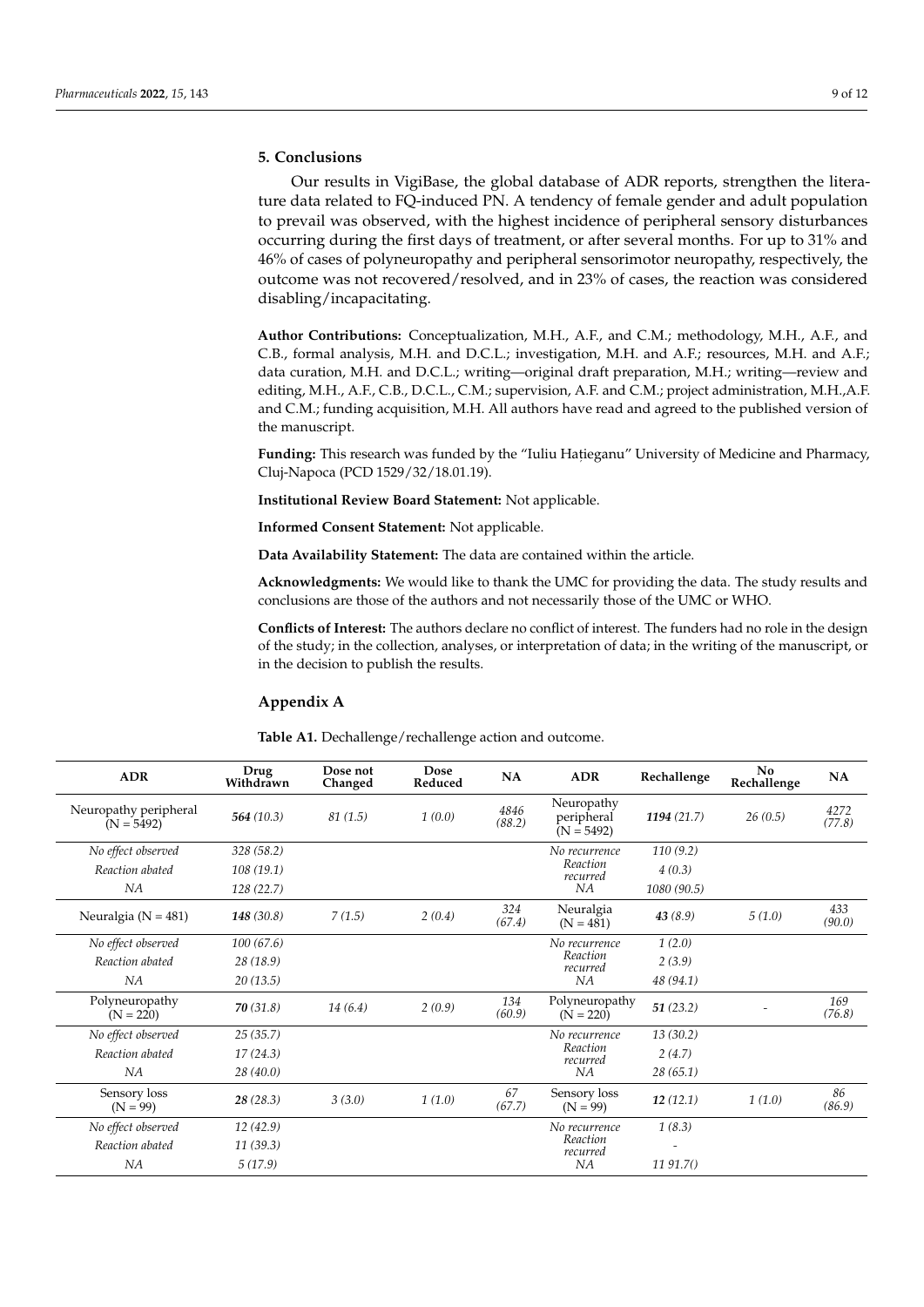| <b>ADR</b>                                          | Drug<br>Withdrawn        | Dose not<br>Changed      | <b>Dose</b><br>Reduced   | <b>NA</b>    | <b>ADR</b>                                                  | Rechallenge | No<br>Rechallenge        | NA           |
|-----------------------------------------------------|--------------------------|--------------------------|--------------------------|--------------|-------------------------------------------------------------|-------------|--------------------------|--------------|
| Peripheral sensorimotor<br>neuropathy<br>$(N = 39)$ | 3(7.7)                   | $\overline{\phantom{0}}$ | $\overline{\phantom{0}}$ | 36<br>(92.3) | Peripheral<br>sensorimo-<br>tor<br>neuropathy<br>$(N = 39)$ | 12(30.8)    | $\overline{\phantom{a}}$ | 27<br>(69.2) |
| No effect observed                                  | 1(33.3)                  |                          |                          |              | No recurrence                                               | 2(16.7)     |                          |              |
| Reaction abated                                     | $\overline{\phantom{0}}$ |                          |                          |              | Reaction<br>recurred                                        | 2(16.7)     |                          |              |
| ΝA                                                  | 2(66.6)                  |                          |                          |              | NА                                                          | 8(66.7)     |                          |              |

**Table A1.** *Cont.*

# **References**

- <span id="page-9-0"></span>1. Ali, A.K. Peripheral neuropathy and Guillain-Barré syndrome risks associated with exposure to systemic fluoroquinolones: A pharmacovigilance analysis. *Ann. Epidemiol.* **2014**, *24*, 279–285. [\[CrossRef\]](http://doi.org/10.1016/j.annepidem.2013.12.009) [\[PubMed\]](http://www.ncbi.nlm.nih.gov/pubmed/24472364)
- <span id="page-9-1"></span>2. Bertino, J., Jr.; Fish, D. The safety profile of the fluoroquinolones. *Clin. Ther.* **2000**, *22*, 798–817. [\[CrossRef\]](http://doi.org/10.1016/S0149-2918(00)80053-3)
- <span id="page-9-2"></span>3. Shi, X.; Zheng, Y.; Ma, W.; Wang, Y. Possible involvement of DEC1 on the adverse effects of quinolone antibiotics. *Toxicology* **2010**, *271*, 1–4. [\[CrossRef\]](http://doi.org/10.1016/j.tox.2010.03.001) [\[PubMed\]](http://www.ncbi.nlm.nih.gov/pubmed/20214949)
- <span id="page-9-3"></span>4. Wolfram, C.; Toni, L.; Beate, U. Specific Toxicologic Aspects of the Quinolones. *Rev. Inf. Dis.* **1988**, *10*, S141–S146.
- <span id="page-9-10"></span>5. Benjamin, A. Lipsky, Catherine, A. Baker, Fluoroquinolone Toxicity Profiles: A Review Focusing on Newer Agents. *Clin. Infect. Dis.* **1999**, *28*, 352–361.
- <span id="page-9-4"></span>6. Scavone, C.; Mascolo, A.; Ruggiero, R.; Sportiello, L.; Rafaniello, C.; Berrino, L.; Capuano, A. Quinolones-Induced Musculoskeletal, Neurological, and Psychiatric ADRs: A Pharmacovigilance Study Based on Data From the Italian Spontaneous Reporting System. *Front Pharmacol.* **2020**, *11*, 428. [\[CrossRef\]](http://doi.org/10.3389/fphar.2020.00428)
- <span id="page-9-5"></span>7. Douros, A.; Grabowski, K.; Stahlmann, R. Safety issues and drug-drug interactions with commonly used quinolones. *Expert Opin. Drug Metab. Toxicol.* **2015**, *11*, 25–39. [\[CrossRef\]](http://doi.org/10.1517/17425255.2014.970166)
- <span id="page-9-6"></span>8. FDA Drug Safety Communication. FDA Advises Restricting Fluoroquinolone Antibiotic Use for Certain Uncomplicated Infections. Available online: <https://www.fda.gov/media/97602/download> (accessed on 29 November 2021).
- <span id="page-9-7"></span>9. European Medicines Agency. Quinolone- and Fluoroquinolone-Containing Medicinal Products. Available online: [https://www.](https://www.ema.europa.eu/en/medicines/human/referrals/quinolone-fluoroquinolone-containing-medicinal-products) [ema.europa.eu/en/medicines/human/referrals/quinolone-fluoroquinolone-containing-medicinal-products](https://www.ema.europa.eu/en/medicines/human/referrals/quinolone-fluoroquinolone-containing-medicinal-products) (accessed on 29 November 2021).
- <span id="page-9-8"></span>10. European Medicines Agency. European Medicines Agency: EMA/818158/2018. Pharmacovigilance Risk Assessment Committee (PRAC), 16 October 2018. In *Assessment Report. Referral under Article 31 of Directive 2001/83/EC Resulting from Pharmacovigilance Data*; European Medicines Agency: Amsterdam, The Netherlands, 2019. Available online: [https://www.ema.europa.eu/en/](https://www.ema.europa.eu/en/documents/referral/quinolone-fluoroquinolone-article-31-referral-assessment-report_en.pdf) [documents/referral/quinolone-fluoroquinolone-article-31-referral-assessment-report\\_en.pdf](https://www.ema.europa.eu/en/documents/referral/quinolone-fluoroquinolone-article-31-referral-assessment-report_en.pdf) (accessed on 15 October 2021).
- <span id="page-9-9"></span>11. Huruba, M.; Farcas, A.; Leucuta, D.C.; Bucsa, C.; Sipos, M.; Mogosan, C. A VigiBase descriptive study of fluoroquinolone induced disabling and potentially permanent musculoskeletal and connective tissue disorders. *Sci. Rep.* **2021**, *11*, 14375. [\[CrossRef\]](http://doi.org/10.1038/s41598-021-93763-y)
- <span id="page-9-11"></span>12. Carbon, C. Comparison of Side Effects of Levofloxacin versus Other Fluoroquinolones. *Chemotherapy* **2001**, *47*, 9–14. [\[CrossRef\]](http://doi.org/10.1159/000057839)
- <span id="page-9-14"></span>13. De Sarro, A.; De Sarro, G. Adverse reactions to fluoroquinolones. An overview on mechanistic aspects. *Curr. Med. Chem.* **2001**, *8*, 371–384. [\[CrossRef\]](http://doi.org/10.2174/0929867013373435)
- <span id="page-9-12"></span>14. Sprandel, K.A.; Rodvold, K.A. Safety and tolerability of fluoroquinolones. *Clin. Cornerstone* **2003**, *3*, S29–S36. [\[CrossRef\]](http://doi.org/10.1016/S1098-3597(03)90027-5)
- <span id="page-9-13"></span>15. Tandan, M.; Cormican, M.; Vellinga, A. Adverse events of fluoroquinolones vs. other antimicrobials prescribed in primary care: A systematic review and meta-analysis of randomized controlled trials. *Int. J. Antimicrob. Agents* **2018**, *52*, 529–540. [\[CrossRef\]](http://doi.org/10.1016/j.ijantimicag.2018.04.014) [\[PubMed\]](http://www.ncbi.nlm.nih.gov/pubmed/29702230)
- <span id="page-9-15"></span>16. Food and Drug Administration. Ciprofloxacin Label Revision Letter. 14 October 2004. Available online: [https://www.accessdata.](https://www.accessdata.fda.gov/drugsatfda_docs/appletter/2004/19847s028,029,031,19857s033,034,036ltr.pdf) [fda.gov/drugsatfda\\_docs/appletter/2004/19847s028,029,031,19857s033,034,036ltr.pdf](https://www.accessdata.fda.gov/drugsatfda_docs/appletter/2004/19847s028,029,031,19857s033,034,036ltr.pdf) (accessed on 20 October 2021).
- 17. Food and Drug Administration. Levofloxacin Label Revision Letter. 14 September 2004. Available online: [http://www.accessdata.](http://www.accessdata.fda.gov/drugsatfda_docs/appletter/2004/20634s033,034,20635s033,034ltr.pdf) [fda.gov/drugsatfda\\_docs/appletter/2004/20634s033,034,20635s033,034ltr.pdf](http://www.accessdata.fda.gov/drugsatfda_docs/appletter/2004/20634s033,034,20635s033,034ltr.pdf) (accessed on 20 October 2021).
- 18. Food and Drug Administration. Moxifloxacin Label Revision Letter. 28 July 2021. Available online: [https://www.accessdata.fda.](https://www.accessdata.fda.gov/drugsatfda_docs/appletter/2004/21277s019,21085s024ltr.pdf) [gov/drugsatfda\\_docs/appletter/2004/21277s019,21085s024ltr.pdf](https://www.accessdata.fda.gov/drugsatfda_docs/appletter/2004/21277s019,21085s024ltr.pdf) (accessed on 20 October 2021).
- 19. Food and Drug Administration. Norfloxacin Label Revision Letter. 23 July 2021. Available online: [https://www.accessdata.fda.](https://www.accessdata.fda.gov/drugsatfda_docs/appletter/2004/19384s040,042,043ltr.pdf) [gov/drugsatfda\\_docs/appletter/2004/19384s040,042,043ltr.pdf](https://www.accessdata.fda.gov/drugsatfda_docs/appletter/2004/19384s040,042,043ltr.pdf) (accessed on 20 October 2021).
- <span id="page-9-16"></span>20. Food and Drug Administration. Ofloxacin Label Revision Letter. 15 September 2021. Available online: [https://www.accessdata.](https://www.accessdata.fda.gov/drugsatfda_docs/appletter/2004/19735s052,053ltr.pdf) [fda.gov/drugsatfda\\_docs/appletter/2004/19735s052,053ltr.pdf](https://www.accessdata.fda.gov/drugsatfda_docs/appletter/2004/19735s052,053ltr.pdf) (accessed on 20 October 2021).
- <span id="page-9-17"></span>21. US Food and Drug Administration. FDA Drug Safety Communication: FDA Requires Label Changes to Warn of Risk for Possibly Permanent Nerve Damage from Antibacterial Fluoroquinolone Drugs Taken by Mouth or by Injection. 15 August 2013. Available online: <https://www.fda.gov/downloads/Drugs/DrugSafety/UCM365078.pdf> (accessed on 7 September 2021).
- <span id="page-9-18"></span>22. Handsfield, H.H.; Judson, F.N.; Holmes, K.K. Treatment of Uncomplicated Gonorrhea with Rosoxacin. *Antimicrob. Agents Chemother.* **1981**, *20*, 625–629. [\[CrossRef\]](http://doi.org/10.1128/AAC.20.5.625) [\[PubMed\]](http://www.ncbi.nlm.nih.gov/pubmed/6798924)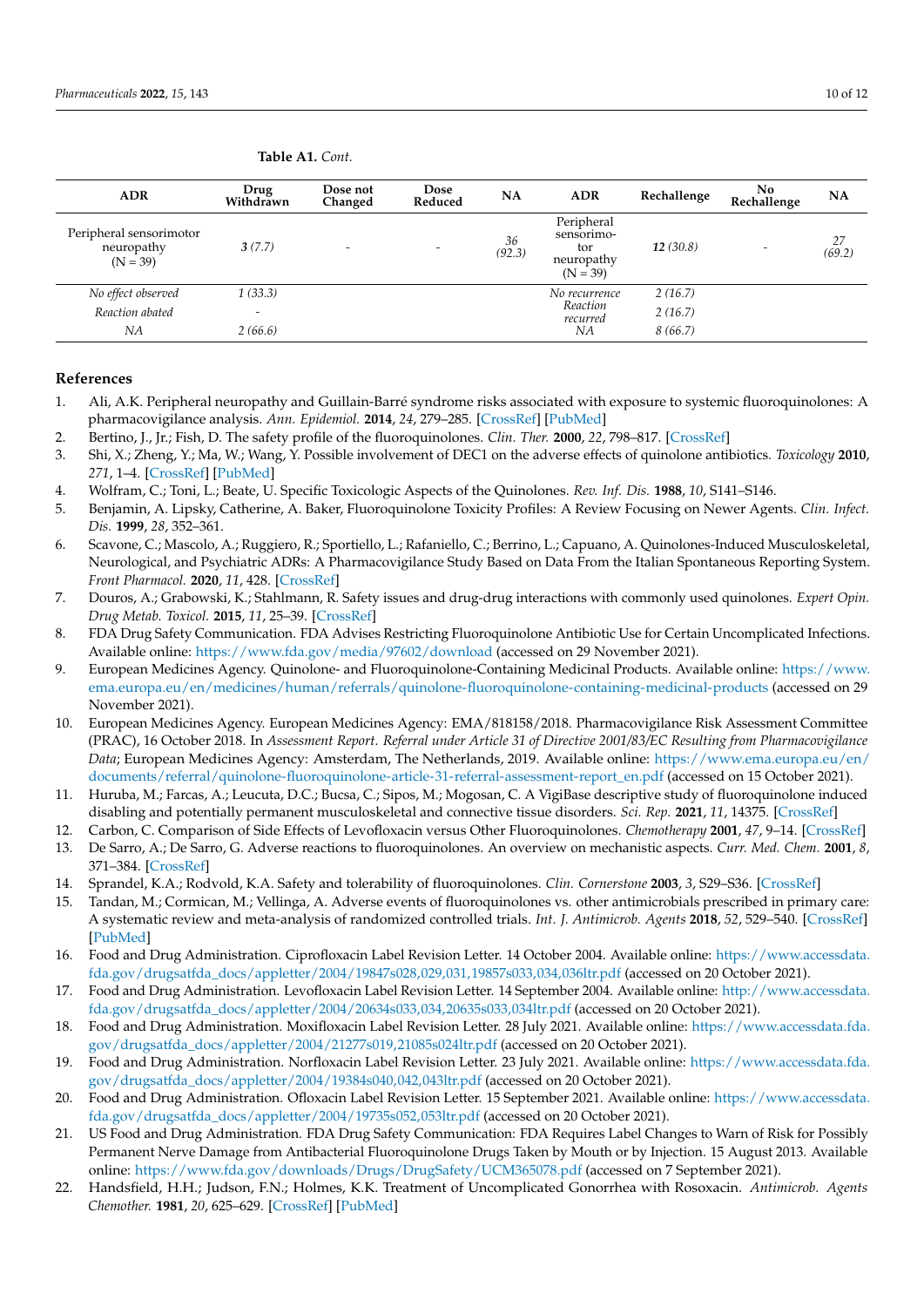- <span id="page-10-0"></span>23. Morales, D.; Pacurariu, A.; Slattery, J.; Pinheiro, L.; Mcgettigan, P.; Kurz, X. Association Between Peripheral Neuropathy and Exposure to Oral Fluoroquinolone or Amoxicillin-Clavulanate Therapy. *JAMA Neurol.* **2019**, *76*, 827–833. [\[CrossRef\]](http://doi.org/10.1001/jamaneurol.2019.0887)
- <span id="page-10-1"></span>24. MedDRA. Introductory Guide for Standardised MedDRA Queries (SMQs) Version 17.1. Available online: [https://admin.new.](https://admin.new.meddra.org/sites/default/files/guidance/file/smq_intguide_17_1_english.pdf) [meddra.org/sites/default/files/guidance/file/smq\\_intguide\\_17\\_1\\_english.pdf](https://admin.new.meddra.org/sites/default/files/guidance/file/smq_intguide_17_1_english.pdf) (accessed on 10 September 2021).
- <span id="page-10-2"></span>25. Leone, R.; Venegoni, M.; Motola, D.; Moretti, U.; Piazzetta, V.; Cocci, A.; Resi, D.; Mozzo, F.; Velo, G.; Burzilleri, L.; et al. Adverse drug reactions related to the use of fluoroquinolone antimicrobials: An analysis of spontaneous reports and fluoroquinolone consumption data from three italian regions. *Drug Saf.* **2003**, *26*, 109–120. [\[CrossRef\]](http://doi.org/10.2165/00002018-200326020-00004)
- <span id="page-10-3"></span>26. Owens, R.C., Jr.; Ambrose, P.G. Antimicrobial safety: Focus on fluoroquinolones. *Clin. Infect. Dis.* **2005**, *41*, S144–S157. [\[CrossRef\]](http://doi.org/10.1086/428055)
- <span id="page-10-4"></span>27. Lindquist, M. VigiBase, the WHO Global ICSR Database System: Basic facts. *Drug Inf. J.* **1999**, *42*, 409–419. [\[CrossRef\]](http://doi.org/10.1177/009286150804200501)
- <span id="page-10-5"></span>28. Tomé, A.M.; Filipe, A. Quinolones: Review of psychiatric and neurological adverse reactions. *Drug Saf.* **2011**, *34*, 465–488. [\[CrossRef\]](http://doi.org/10.2165/11587280-000000000-00000)
- <span id="page-10-6"></span>29. Colloca, L.; Ludman, T.; Bouhassira, D.; Baron, R.; Dickenson, A.H.; Yarnitsky, D.; Freeman, R.; Truini, A.; Attal, N.; Finnerup, N.B.; et al. Neuropathic pain. *Nat. Rev. Dis. Primers* **2017**, *3*, 17002. [\[CrossRef\]](http://doi.org/10.1038/nrdp.2017.2)
- <span id="page-10-7"></span>30. Rademaker, M. Do women have more adverse drug reactions? *Am. J. Clin. Dermatol.* **2001**, *2*, 349–351. [\[CrossRef\]](http://doi.org/10.2165/00128071-200102060-00001)
- <span id="page-10-8"></span>31. Zopf, Y.; Rabe, C.; Neubert, A.; Gaßmann, K.G.; Rascher, W.; Hahn, E.G.; Brune, K.; Dormann, H. Women encounter ADRs more often than do men. *Eur. J. Clin. Pharmacol.* **2008**, *64*, 999–1004. [\[CrossRef\]](http://doi.org/10.1007/s00228-008-0494-6) [\[PubMed\]](http://www.ncbi.nlm.nih.gov/pubmed/18604529)
- <span id="page-10-9"></span>32. De Langen, J.; Van Hunsel, F.; Passier, A.; Berg, L.D.J.-V.D.; Van Grootheest, K. Adverse drug reaction reporting by patients in the Netherlands. *Drug Saf.* **2008**, *32*, 515–524. [\[CrossRef\]](http://doi.org/10.2165/00002018-200831060-00006) [\[PubMed\]](http://www.ncbi.nlm.nih.gov/pubmed/18484785)
- <span id="page-10-10"></span>33. Minardi, D.; d'Anzeo, G.; Cantoro, D.; Conti, A.; Muzzonigro, G. Urinary tract infections in women: Etiology and treatment options. *Int. J. Gen. Med.* **2011**, *4*, 333–343. [\[CrossRef\]](http://doi.org/10.2147/IJGM.S11767) [\[PubMed\]](http://www.ncbi.nlm.nih.gov/pubmed/21674026)
- <span id="page-10-11"></span>34. Raschi, E.; Moretti, U.; Salvo, F.; Pariente, A.; Cosimo Antonazzo, I.; De Ponti, F.; Poluzzi, E. Evolving Roles of Spontaneous Reporting Systems to Assess and Monitor Drug Safety. In *Pharmacovigilance*; Kothari, S.C., Shah, M., Patel, R.M., Eds.; IntechOpen Limited: London, UK, 2019; Chapter 2.
- <span id="page-10-12"></span>35. Cohen, J.S. Peripheral neuropathy associated with fluoroquinolones. *Ann. Pharmacother.* **2001**, *35*, 1540–1547. [\[CrossRef\]](http://doi.org/10.1345/aph.1Z429)
- <span id="page-10-13"></span>36. Francis, J.K.; Higgins, E. Permanent Peripheral Neuropathy: A Case Report on a Rare but Serious Debilitating Side-Effect of Fluoroquinolone Administration. *J. Investig. Med. High Impact Case Rep.* **2014**, *2*. [\[CrossRef\]](http://doi.org/10.1177/2324709614545225)
- <span id="page-10-14"></span>37. von Keutz, E.; Schlüter, G. Preclinical safety evaluation of moxifloxacin, a novel fluoroquinolone. *J. Antimicrob. Chemother.* **1999**, *43*, 91–100. [\[CrossRef\]](http://doi.org/10.1093/jac/43.suppl_2.91)
- <span id="page-10-15"></span>38. Codecasa, L.R.; Ferrara, G.; Ferrarese, M.; Morandi, M.A.; Penati, V.; Lacchini, C.; Vaccarino, P.; Migliori, G.B. Long-term moxifloxacin in complicated tuberculosis patients with adverse reactions or resistance to first line drugs. *Res. Med.* **2006**, *100*, 1566–1572. [\[CrossRef\]](http://doi.org/10.1016/j.rmed.2006.01.002)
- <span id="page-10-16"></span>39. Marchant, J. When antibiotics turn toxic. *Nature* **2018**, *555*, 431–433. [\[CrossRef\]](http://doi.org/10.1038/d41586-018-03267-5)
- <span id="page-10-17"></span>40. Janknegt, R. Fluoroquinolones. Adverse reactions during clinical trials and postmarketing surveillance. *Pharm. Weekbl. Sci.* **1989**, *11*, 124–127. [\[CrossRef\]](http://doi.org/10.1007/BF01987956)
- <span id="page-10-22"></span>41. Jüngst, G.; Mohr, R. Side effects of ofloxacin in clinical trials and in postmarketing surveillance. *Drugs* **1987**, *34*, 144–149. [\[CrossRef\]](http://doi.org/10.2165/00003495-198700341-00031)
- <span id="page-10-19"></span>42. Norrby, S.R. Side-effects of quinolones: Comparisons between quinolones and other antibiotics. *Eur. J. Clin. Microbiol. Infect. Dis.* **1991**, *10*, 378–383. [\[CrossRef\]](http://doi.org/10.1007/BF01967014) [\[PubMed\]](http://www.ncbi.nlm.nih.gov/pubmed/1864300)
- <span id="page-10-26"></span>43. Ball, P.; Tillotson, G. Tolerability of fluoroquinolone antibiotics. Past, present and future. *Drug Saf.* **1995**, *13*, 343–358. [\[CrossRef\]](http://doi.org/10.2165/00002018-199513060-00004) [\[PubMed\]](http://www.ncbi.nlm.nih.gov/pubmed/8652079)
- <span id="page-10-18"></span>44. Haiping, L.; Ziqiang, J.; Qina, Z.; Yuhua, D. Adverse reactions of fluoroquinolones to central nervous system and rational drug use in nursing care. *Pak. J. Pharm. Sci.* **2019**, *32*, 427–432. [\[PubMed\]](http://www.ncbi.nlm.nih.gov/pubmed/30852480)
- <span id="page-10-20"></span>45. Hedenmalm, K.; Spigset, O. Peripheral sensory disturbances related to treatment with fluoroquinolones. *J. Antimicrob. Chemother.* **1996**, *37*, 831–837. [\[CrossRef\]](http://doi.org/10.1093/jac/37.4.831) [\[PubMed\]](http://www.ncbi.nlm.nih.gov/pubmed/8722551)
- <span id="page-10-21"></span>46. Zareifopoulos, N.; Panayiotakopoulos, G. Neuropsychiatric Effects of Antimicrobial Agents. *Clin. Drug Investig.* **2017**, *37*, 423–437. [\[CrossRef\]](http://doi.org/10.1007/s40261-017-0498-z) [\[PubMed\]](http://www.ncbi.nlm.nih.gov/pubmed/28197902)
- <span id="page-10-23"></span>47. Aoun, M.; Jacquy, C.; Debusscher, L.; Bron, D.; Lehert, M.; Noel, P.; van der Auwera, P. Peripheral neuropathy associated with fluoroquinolones. *Lancet* **1992**, *340*, 127. [\[CrossRef\]](http://doi.org/10.1016/0140-6736(92)90460-K)
- <span id="page-10-24"></span>48. Liu, H.H. Safety profile of the fluoroquinolones: Focus on levofloxacin. *Drug Saf.* **2010**, *33*, 353–369. [\[CrossRef\]](http://doi.org/10.2165/11536360-000000000-00000)
- <span id="page-10-25"></span>49. Alrwisan, A.A.; Wei, Y.J.; Brumback, B.A.; Antonelli, P.J.; Winterstein, A.G. Concomitant Use of Quinolones and Stimulants and the Risk of Adverse Cardiovascular Symptoms: A Retrospective Cohort Study. *Pharmacotherapy* **2019**, *39*, 1167–1178. [\[CrossRef\]](http://doi.org/10.1002/phar.2343)
- <span id="page-10-27"></span>50. Arcieri, G.; Griffith, E.; Gruenwaldt, G.; Heyd, A.; O'Brien, B.; Screen, P.; Becker, N.; August, R. A survey of clinical experience with ciprofloxacin, a new quinolone antimicrobial. *J. Clin. Pharmacol.* **1988**, *28*, 179–189. [\[CrossRef\]](http://doi.org/10.1002/j.1552-4604.1988.tb05741.x)
- 51. Arcieri, G.M.; Becker, N.; Esposito, B.; Griffith, E.; Heyd, A.; Neumann, C.; O'Brien, B.; Schacht, P. Safety of intravenous ciprofloxacin. A review. *Am. J. Med.* **1989**, *87*, 92S–97S. [\[CrossRef\]](http://doi.org/10.1016/0002-9343(89)90032-6)
- <span id="page-10-28"></span>52. Kocyigit, I.; Dortdudak, S.; Sipahioglu, M.; Unal, A.; Yucel, H.E.; Tokgoz, B.; Eroglu, E.; Oymak, O.; Utas, C. Levofloxacin-induced delirium: Is it a dangerous drug in patients with renal dysfunction? *Ren. Fail.* **2012**, *34*, 634–636. [\[CrossRef\]](http://doi.org/10.3109/0886022X.2012.660855) [\[PubMed\]](http://www.ncbi.nlm.nih.gov/pubmed/22390219)
- <span id="page-10-29"></span>53. Wolfson, J.S.; Hooper, D.C. Overview of fluoroquinolone safety. *Am. J. Med.* **1991**, *91*, 153S–161S. [\[CrossRef\]](http://doi.org/10.1016/0002-9343(91)90330-Z)
- <span id="page-10-30"></span>54. Paton, J.H.; Reeves, D.S. Fluoroquinolone antibiotics. Microbiology, pharmacokinetics and clinical use. *Drugs* **1988**, *36*, 193–228. [\[CrossRef\]](http://doi.org/10.2165/00003495-198836020-00004) [\[PubMed\]](http://www.ncbi.nlm.nih.gov/pubmed/3053126)